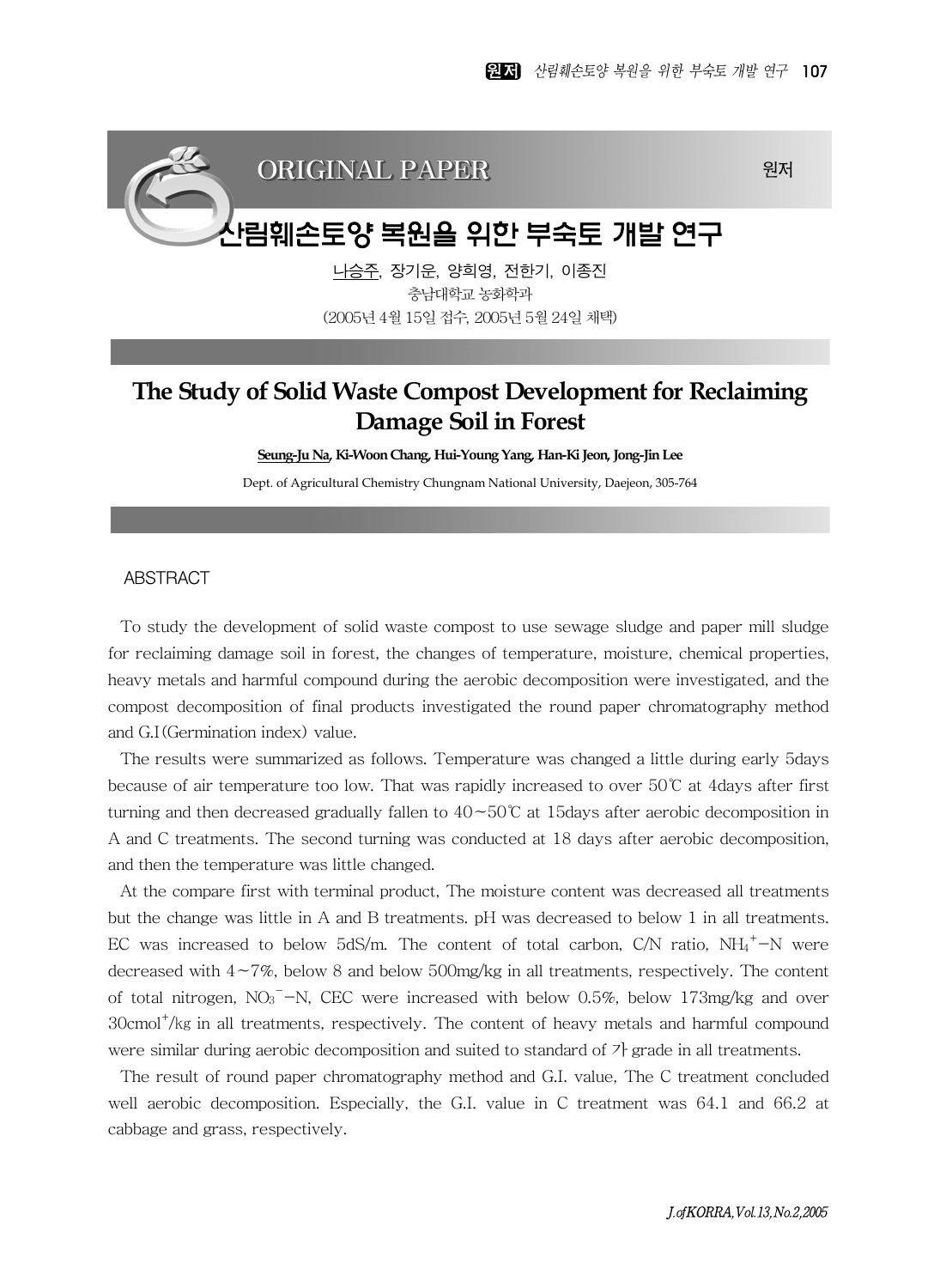Keywords : Solid Waste Compost, Sewage Sludge, Papermill Sludge, Aerobic Decomposition, Round Paper Chromatography, Germination Index(G.I.) Value

#### 초 록

산림훼손토양 복원 유기성소재로 부숙토를 제조하기 위하여 하수슬러지와 제지슬러지의 혼합에 따른 부 숙토 제조과정중의 온도변화는 외부온도가 낮았던 초기 5일간은 변화가 없었으나 5일차에 1차 뒤집기 이 후 A, C처리구는 각각 10, 9일차에 50℃ 이상으로 온도가 증가된 후 15일 이후 감소하는 경향을 나타내었 다. 부숙화 18일에 2차 뒤집기 이후 온도변화는 10℃이하로 주발효 종료시점으로 판단되었고 이후 후숙기 간 동안 온도는 점차 낮아져 30일차에는 안정화되었다. 수분함량은 모든 처리구가 9일차부터 감소하는 경 향을 나타내었으나 부자재의 혼합이 적은 A, B처리구는 수분감소량이 1일차와 36일차에 비슷하였다. pH 변화는 5에서 10일 사이 약 pH 1 감소를 하였으나 10일 전후를 기준으로 다시 상승하여 36일차에는 1일 차와 비교하여 약 pH 0.4 내외의 감소를 보였다. 총탄소 함량은 4∼7% 감소하였으며 총질소는 0.5%이내 증가하는 결과를 보였다. C/N율은 모든 처리구에서 8 이내 감소하였다. 암모니아태 질소는 500mg/kg 이 내 감소하고 질산태 질소는 173mg/kg 이내 증가하는 경향을 나타내었다. 양이온치환용량(CEC)은 모든 처리구에서 30cmol<sup>+</sup>/kg 이상 증가하는 경향을 나타내었다. 부숙토 제조과정 중 중금속의 함량은 초기와 최 종에서 큰 변화는 없었으며 공정규격 가 등급에 적합하였다. 부숙도 판정에서 C처리구가 원형여지크로마토 그래피에서 완숙은 아니지만 부숙이 진행된 것을 확인할 수 있었고 식물독성 실험에서도 배추와 잔디에서 각각 64, 66의 G.I값을 나타내어 처리구 중 가장 높은 부숙도를 나타내었다.

핵심용어 : 부숙토, 하수슬러지, 제지슬러지, 호기성 분해, 원형여지크로마토그래피, G.I.값

## 1. 서론

산불은 산림파괴의 중요한 원인이다<sup>17)</sup>. 산림지 역은 하층식생, 임목 등 산림 내 가연성물질이 우 거지고 낙엽 층이 잘 썩지 않고 축적되어있고 '94 년부터 지속된 극심한 가뭄과 지역적인 기상 이변 이 심화되어 산불이 발생할 경우 다발ᆞ대형화되 는 것으로 나타나고 있다. 실제로 '96년에는 강원 도 고성산불(3,762ha)이 발생하였고, '00년에는 고성ᆞ동해ᆞ강릉ᆞ삼척ᆞ울진 산불이 동해안 지 역을 따라 거의 동시다발적으로 발생하여 건국이 래 최대인 초대형 산불피해(23,794ha)를 주었다. 산불은 80년대에는 연평균 212건에 1,088ha 소 실되었고 90년대에는 527건에 5,368ha 피해로 발생횟수가 증가하고 피해면적도 증가하는 추세이 다15). 산불은 그 규모에 따라 산림 내에 다양한 규 모의 공간을 형성하며, 지상부 생물체와 유기물질

투입함으로 토양을 안정화하고 미생물을 투입할 수 있어 초기에 식생복원이 가능하다고 보고하였 다. 그러므로 산불에 의한 교란을 최소화하기 위하 여 유기성소재의 활용이 필요하다고 판단된다. 유 기성소재는 최근 발생량이 꾸준히 증가하는 경향 을 나타내고 있지만 재활용률이 11.5%(2002년 기준)로 가장 낮고 해양배출이 68.3%(2002년 기 준)로 가장 높은 처리 비중을 차지하여(국립환경 연구원 2004. 6) 처리상의 문제가 대두된 하수슬 러지를 이용하였고, 혼합자재로 중금속의 함량이 낮고 수분이 하수슬러지 보다 낮아 혼합에 따른 수 분조절이 가능하고 C/N율이 높아 자체로도 부숙 이 잘되는 것으로 보고된<sup>18)</sup> 제지슬러지를 활용하 여 개발하고자 하였다. 본 연구에서는 산림복원을 위한 부숙토를 제조를 위하여 하수슬러지와 제지

을 제거시켜 비생물환경요인의 변화를 유발시킨다  $16$ ). Carballas 등 $10$ )은 산불피해지역에 유기물을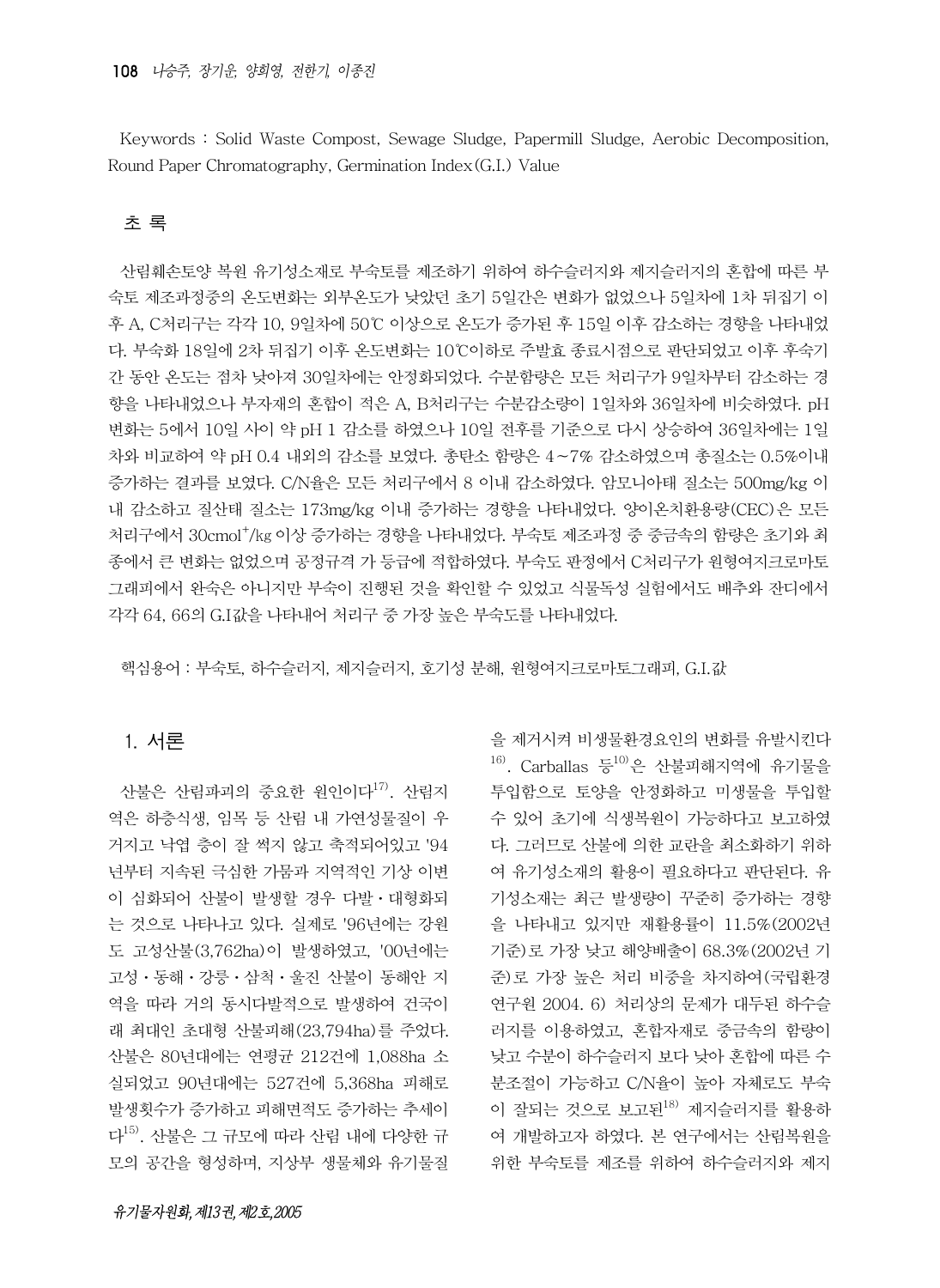슬러지의 적정 혼합비율을 확인하고 부숙과정중 온도, 수분, 이화학성, 중금속 및 유해성분 등의 변 화를 조사하였고 완성된 부숙토의 안정성평가를 위해 원형여지크로마토그래피와 종자발아율을 조 사하였다.

## 2. 재료 및 방법

#### 2.1 공시재료

퇴비화 처리에 사용된 하수슬러지는 C하수처리 장에서 발생하는 슬러지를 이용하였고 제지슬러지 는 H사에서 발생하는 슬러지를 이용하였다. 부자 재로 이용된 제지슬러지 연소재는 G소각장에서 수 거하여 사용하였고, 톱밥과 수피는 대전에 목공소 에서 구입하여 사용하였다.

실험에 사용된 하수슬러지, 제지슬러지, 톱밥, 수 피, 제지슬러지 연소재의 이화학적 특성, 중금속 및 유해성분은 [Table 1], [Table 2]에 제시하 였다.

## 2.2 호기성 소화 시설

본 실험은 충남대학교 농업생명과학대학 부설 농 장에 설시되어있는 강제송풍 정체식 시설(Aerated static pile, ASP)을 이용하여 수행되었다.

정체식 시설의 규모는 각 처리구당 약 1.2㎡ (1.0m×1.2m×1.0m)이었다. Pile의 바닥은 구멍 이 뚫린 PVC 파이프(Ø ; 75mm)를 설치하였고, 그 파이프 위에는 균일한 송풍을 위하여 약 10㎝

[Table 1] Chemical Properties of the Materials Used in the Aerobic Decomposition

| <b>Materials</b>   | $M.C^*$ | pH        | EC     | $O \cdot M$ | $T - C$ | $T-N$ | C/N   |     |         | Total $-(\%)$ |                  |      |
|--------------------|---------|-----------|--------|-------------|---------|-------|-------|-----|---------|---------------|------------------|------|
|                    | $(\% )$ | (1:5)     | (dS/m) |             | (% )    |       | ratio | P   | Κ       | Ca            | Mg               | Na   |
| Saw dust           | 33.4    | 5.01      | 1.57   | 99.5        | 57.7    | 0.07  | 779.7 | 0.  | 0.33    | 0.20          | $\Omega$ .       | 0.07 |
| <b>Bark</b>        | 33.1    | 6.31      | 3.55   | 62.0        | 36.4    | 0.28  | 130.5 | 0   |         | 0.28          | 0.16             | 0.07 |
| $P.M.S^{\ast\ast}$ | 58.5    | 8.36      | 3.19   | 48.4        | 28.1    | 1.16  | 24.2  | 0.3 | 0.25    | 0.10          | 0.98             | 0.06 |
| $S.S***$           | 84.5    | 6.28      | 7.80   | 76.2        | 44.2    | 6.09  | 7.3   | 0.3 | 0.30    | 0.07          | $\Omega$ .<br>10 | 0.06 |
| $P.M.S.A***$       | 0.5     | 13<br>.17 | 49.85  | 0.9         | 1.3     | 0.17  | 7.6   |     | $-0.40$ | 0.29          | 0.20             | 0.07 |

\* M.C : Moisture Contents

\*\* P.M.S : Paper Mill Sludge

\*\*\* S.S : Sewage Sludge

\*\*\*\* P.M.S.A : Paper Mill Sludge Ash

| <b>Materials</b>             | Cu           | Pb           | Cr           | Cd            | Hg          | As          | Zn    | Ni   | <b>NaCl</b> |
|------------------------------|--------------|--------------|--------------|---------------|-------------|-------------|-------|------|-------------|
|                              |              |              |              | (mg/kg)       |             |             |       |      | $(\% )$     |
| Saw dust                     | 2.7          | 0.9          | 16.6         | $N \cdot D^*$ | $N \cdot D$ | $N \cdot D$ | 5.5   | 8.4  | 0.10        |
| <b>Bark</b>                  | 3.3          | 5.4          | 6.1          | 0.2           | $N \cdot D$ | $N \cdot D$ | 22.6  | 3.9  | 0.11        |
| P.M.S                        | 58.9         | 7.9          | 11.1         | 0.6           | $N \cdot D$ | $N \cdot D$ | 58.4  | 6.0  | 0.12        |
| S.S                          | 827.5        | 18.1         | 18.1         | 1.1           | $N \cdot D$ | $N \cdot D$ | 458.2 | 60.8 | 0.18        |
| P.M.S.A                      | 374.9        | 66.6         | 5.4          | 3.1           | $N \cdot D$ | $N \cdot D$ | 266.0 | 23.3 | 0.36        |
| Standard of<br>raw materials | 500<br>below | 150<br>below | 300<br>below | 5<br>below    | 2<br>below  | 50<br>below |       |      |             |

[Table 2] Contents of Heavy Metals and Harmful Compound of the Materials Used in the Aerobic Decomposition

\* Non-detection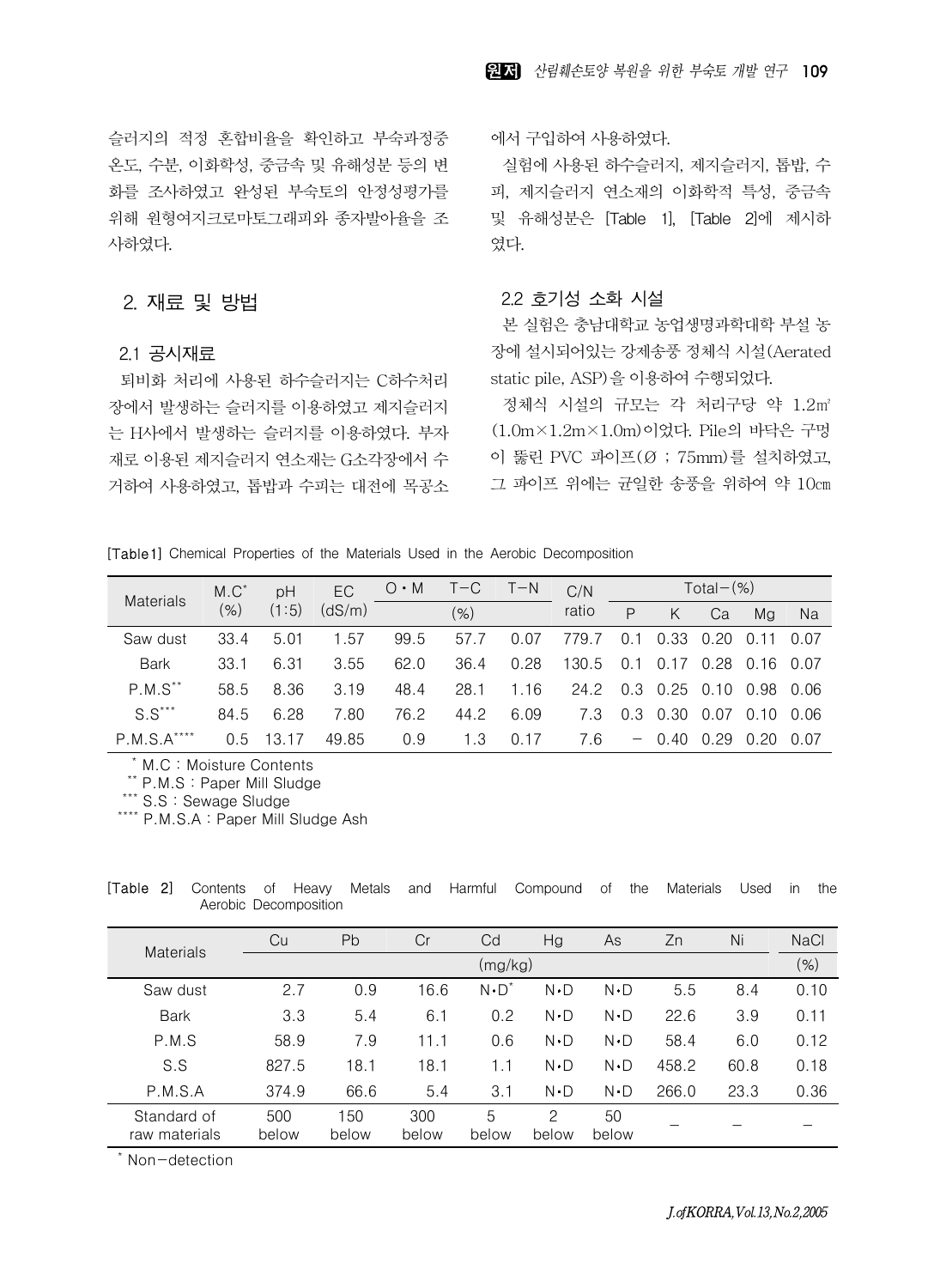두께의 자갈을 깔았다. Pilot 퇴비화 장치의 공기는 강제 송풍방식으로 10L/min/㎥ 내외의 풍량으로 1 회씩 송풍하였으며, 1일 10분간 실시하였다. 본부 숙의 완료 시점은 호기성 소화의 뒤집기를 하여도 온도 변화가 더 이상 일어나지 않는 시기로 결정하 였으며, 그 기간인 약 15일의 안정화기간 동안의 뒤집기 횟수는 수작업을 통해 총 2번 수행하였다. 그리고 그 이후는 정치해 놓고 후부숙을 시켰다.

#### 2.3 부숙토 제조를 위한 원료 혼합 처리

하수슬러지와 제지슬러지를 이용하여 부숙토를 제조하기 위하여 최적의 원료혼합비율을 정하기 위해 하수슬러지를 40과 50%로 구분하여 제지를 각각 40, 30%와 30, 20%로 보정을 하고 부자재 를 20, 30%로 보정하였다. 부피비율로 혼합한 처 리구는 원료혼합 후 수분함량을 최종적으로 60~70%수준으로 조절하였다. 제지슬러지와 하수 슬러지를 이용하여 적정 비율로 혼합하여 제조하 게 되어 수분조절이 쉽지 않았다. 수분함량을 낮추 기 위해서 주원료의 투입량을 줄이고 수분조절제 인 톱밥 및 연소재 등의 부자재를 공급하고, 통기 성을 좋게 하기위하여 공극조절제로 수피를 이용 하여 실험을 수행하였다.[Table 3]

#### 2.4 분석방법

시료채취는 원료 혼합한 날을 1일째로 간주하여 1, 5, 7, 9, 11, 15, 25, 36일째 등 총 8회에 걸쳐 실시하였으며, 부숙토 더미의 약 30~35cm 깊이

의 4지점에서 시료를 일정량씩 취하여 혼합하였다. 채취된 시료는 직사광선이 차단된 공간에서 풍건 한 다음 2㎜ 체로 조제한 후 미생물분석 및 이화학 성 분석을 위하여 사용하였고, 잔여 시료는 -4℃ 의 냉동실에서 보관하였다.

부숙토 더미의 온도를 측정하기 위해 Digital thermometer (HY-550)를 이용하였으며, 부숙 토 더미의 온도는 거의 1일 간격으로 중심부(약 30cm)의 온도를 기준으로 측정한 평균값으로 측 정하였다. 수분은 1, 5, 7, 9, 11, 15, 25, 36일에 조사 측정하였다.

화학성 분석은 농촌진흥청의 토양화학분석법 $^{14}$ 에 의거하여 총 탄소는 dry-ash법, 총 질소는 Kjeldahl 법, 양이온치환능력(CEC)은 1N-NH4OAc법을 이 용하였고, 질산태 질소(NO<sub>3</sub>-N), 암모니아태 질 소(NH4 + -N)는 2M-KCl로 침출한 후 증류법을 이 용하였다. 총 탄소는 유기물함량을 이용하여 산출 하였다. pH 및 EC는 1:10법을 이용하여 측정하였 고, 중금속 및 무기성분(K, Ca, Mg, P)은 HClO4로 분해한 후 Inductively Coupled Plasma-Atomic Emission Spectrometry(ICP-AES)와 Atomic Absorption Spectro-photometer(AA)로 측정하 였다.

부숙토의 부숙도를 평가하기 위하여 원형여지크 로마토그래피는 0.5% AgNO3용액으로 여과지 (Whatman No. 42, Φ 11cm)를 2~3분간 충분히 적신 후, dry oven에서 건조시켜 Aluminum foil 에 보관하였다. 시료에 0.1N NaOH용액 10㎖를

[Table 3] Mixture Ratio of Fresh Materials for the Aerobic Decomposition

| Materials            | Treatments (V/V) |     |           |     |  |  |  |  |
|----------------------|------------------|-----|-----------|-----|--|--|--|--|
|                      | A                | B   |           |     |  |  |  |  |
| S.S                  | 40               | 50  | 40        | 50  |  |  |  |  |
| P.M.S                | 40               | 30  | 30        | 20  |  |  |  |  |
| Saw dust             | 10               | 10  | 15        | 15  |  |  |  |  |
| <b>Bark</b>          | 5                | 5   | 10        | 10  |  |  |  |  |
| P.M.S.A              | 5                | 5   | 5         | 5   |  |  |  |  |
| Total                | 100              | 100 | 100       | 100 |  |  |  |  |
| Calculated C/N ratio |                  |     | $\div$ 20 |     |  |  |  |  |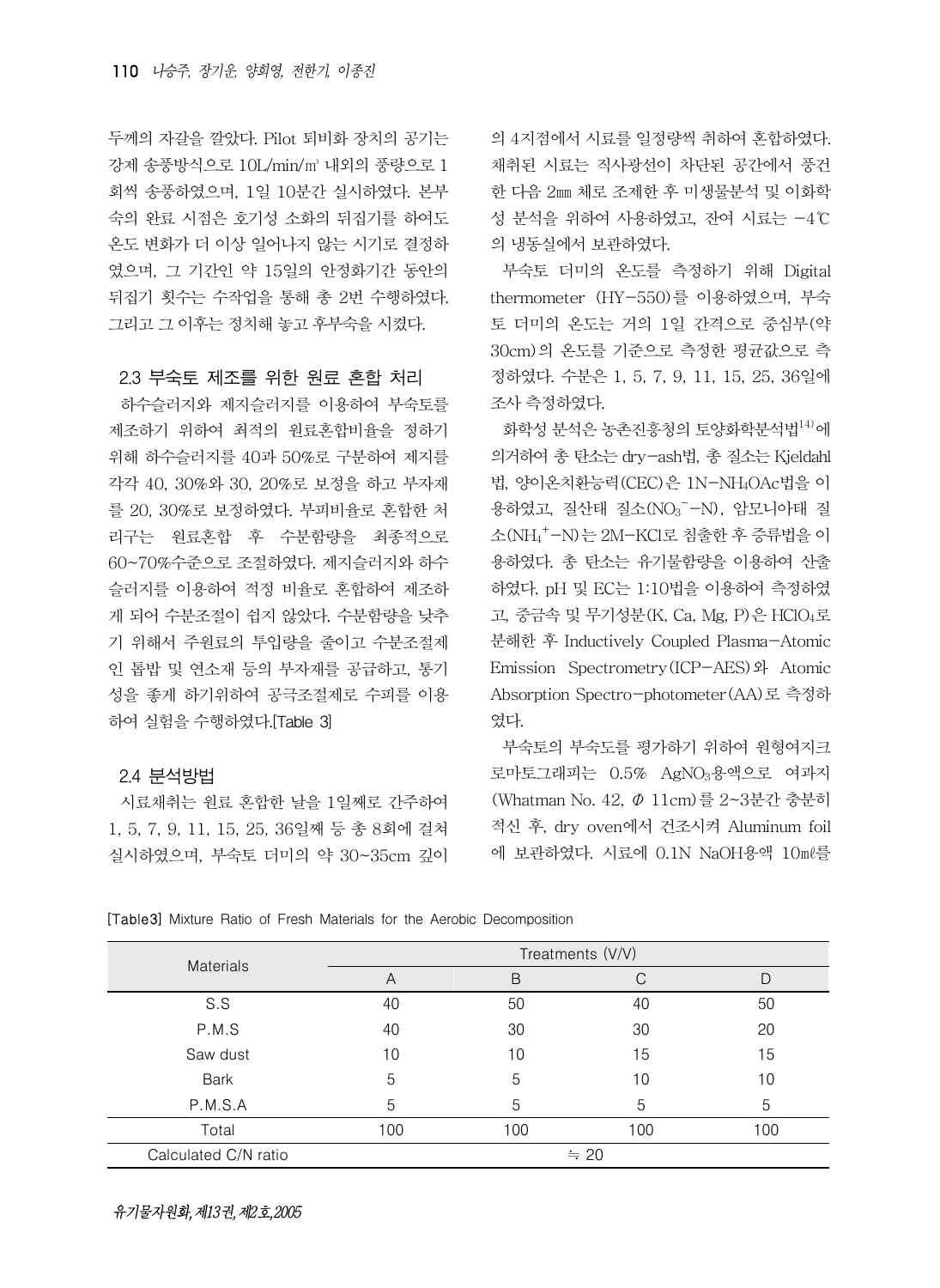가하여 진탕하면서 실온에서 16시간 방치 후 추출 한 뒤에, 원심분리(Refrigerator centrifuge : himac CR 20B2, HITA-CHI)하여 얻은 상징액 1㎖를 개조식 Conway unit 안에 넣어 20~30분 간 전개시켜 크로마토그램을 얻었다. 식물독성실 험은 약 60℃에서 2시간 동안 증류수로 환류냉각 추출하여 얻은 용액을 여과한 후, 여과지 (Whatman No. 42, Φ 9cm)가 깔린 petri dish에 여과액 5㎖를 넣고 건실한 배추와 잔디의 종자를 침종하여 배양기(Growth chamber 상대습도 50%, 온도 28℃)에서 5일간 생육시켜 발아된 종 자의 생육조사를 통하여 G.I (Germination Index)값을 구하였다.

## 3. 결과 및 고찰

#### 3.1 온도변화

호기성 소화 과정의 온도변화는 호기성 소화 반 응의 진행여부라 할 미생물의 대사활동을 나타내 는 지표로 볼 수 있다. 또한, 물질의 분해작용 (degradation or decomposition of organic compounds)이 지속되는 지의 여부를 판단하는 기준이 되기도 한다<sup>13)</sup>.

본 실험에서 온도변화를 살펴보면 [Fig. 1]에서 보듯이 초기 5일간은 전혀 변화가 없었다. 이는 부 숙토 혼합을 할 때 영하의 외부 기온에 원재료들이 노출되어 미생물활동에 저해를 받아서 나타난 현 상으로 판단된다. 1차 뒤집기를 실시하고 소량의 온수를 뿌려준 다음 날인 6일차부터 온도가 상승 하여 A처리구는 10일차에 50℃ 이상으로 증가하 여 지속되었고, C처리구는 9일차에 50℃ 이상으로 증가하여 지속되었다. 하지만 처리구 B와 D는 최 대 온도가 50℃ 미만으로 더 이상 증가하지 못하 였다. A처리구는 4일 동안, C처리구는 5일간 내부 온도 50℃ 이상을 유지하였다. 수분이 많아 다져져 통기성이 불량해서 내부온도가 감소하는 것을 방 지하기 위하여 18일에 2차 뒤집기를 실시하였다. 18일 이후에 약간 온도가 상승을 하는 변화가 있 었으나 최고 40℃ 미만으로 초기의 온도 변화보다 폭이 크지 않아 주 발효가 끝났다고 판단하였다. 후부숙을 진행하면서 온도는 더 낮아져 최종 36일 차에는 실내온도 18℃와 큰 차이가 없이 안정화되 는 경향을 나타내었다.



[Fig. 1] Changes of temperature during aerobic decomposition.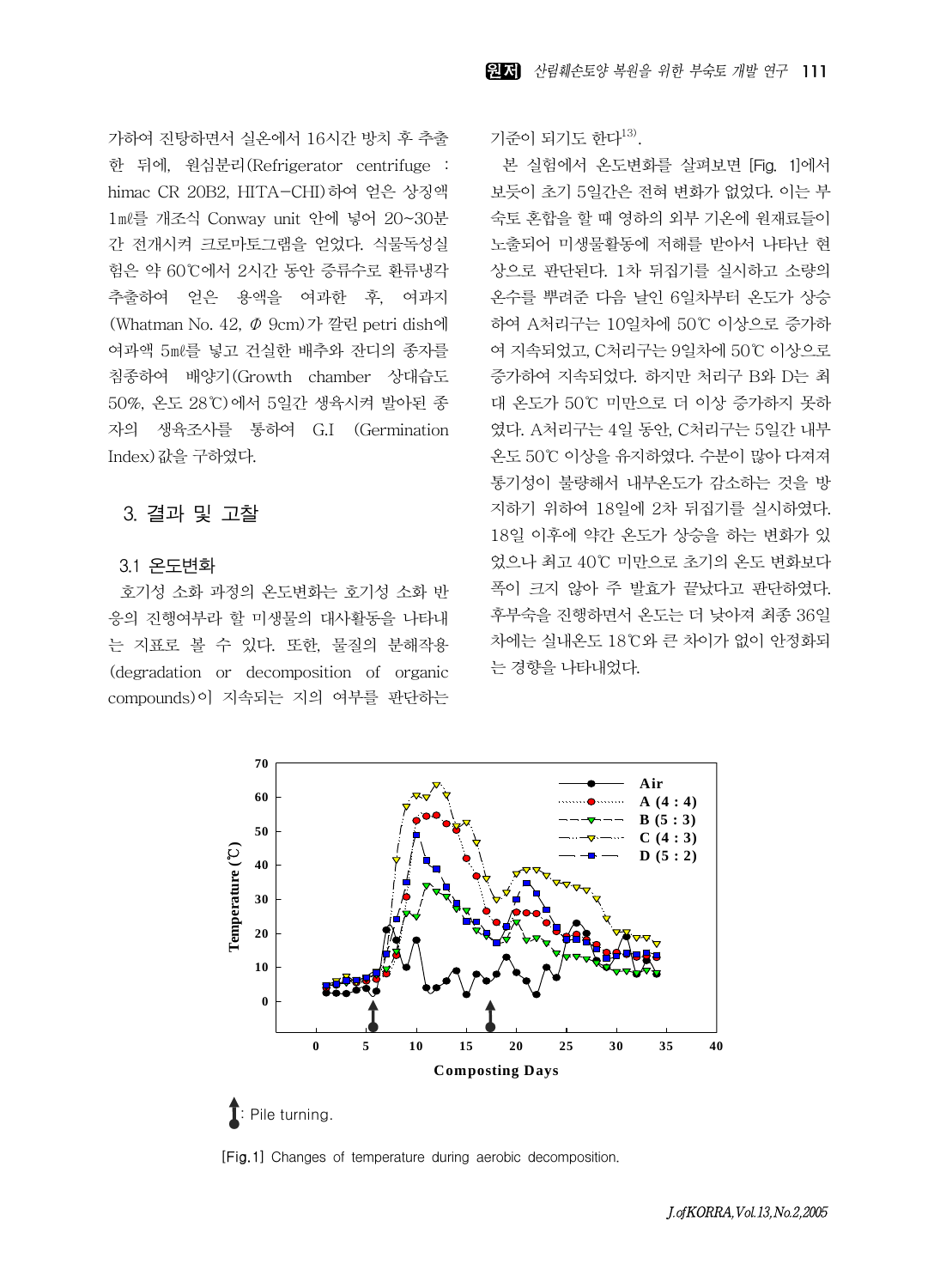#### 3.2 수분함량변화

퇴적물의 수분함량은 호기성 분해과정 중 부숙의 효율과 미생물의 활성에 영향을 미치는 주요 인자 로 알려져 있다. 호기성 소화 과정 중 수분함량이 40% 이하로 떨어질 경우에는 미생물의 활동이 저 하되며, 이로 인하여 부숙토의 분해발효과정이 진 행되지 않을 수 있다 $^{11}$ . 또한, 수분함량이 75~85% 와 같이 수분함량이 높을 경우에는 통기성이 좋지 않아 혐기상태로 변하여 악취가 발생되며 식물독 성 물질이 생성하는 등의 원인이 된다. Golueke $^{3)}$ 는 55~65%가 호기성 소화과정 중 최적 수분함량 범위라고 하였다. 따라서 수분함량은 60%를 전후 하여 50~70%로 조절하는 것이 적절할 것으로 보 인다.

본 실험의 정체식 호기성 소화 과정 중 수분함량 의 변화는 [Fig. 2]와 같다. 부숙토 원료혼합 후 초기 수분함량은 대부분의 처리구는 70%이하였으 며, 호기성 소화를 위한 적정 범위에 속하였으나 처리구 D의 경우 73%로 호기성 소화의 적정범위 보다 약간 높았다. 호기성 소화 과정 중 5일째에 뒤집기를 하면서 500㎖ 온수를 공급하여 다소 증 가되다 온도가 상승되어진 9일에 최고 수분함량을 나타내고 점차 감소하는 경향을 나타내었다. 하지 만 공극개선제 처리량이 적은 A, B 처리구의 경우 공극이 충분하지 않아 강제 송풍에 의한 내부 수분

의 증발량이 적어 지속적으로 일정한 수분함량을 보인 것으로 판단된다.

#### 3.3 pH변화

호기성 소화과정 중 pH는 미생물의 활성에 직접 적인 영향을 미치기 때문에 매우 중요한 항목 중 하나이다. 특히 높은 pH 조건에서는 미생물에 대 한 저해보다는 필수원소의 침전에 따른 불용화로 미생물 생육에 요구되는 영양분의 공급 부족현상 이 나타날 우려가 있으므로, 미생물이 자라는 데는 중성범위를 유지하여 주는 것이 중요하다. Inbar 등 혼기성 소화과정 중의 적정 pH가 5.5~8.0 이라 하였고, 특히 pH 7.5~8.5에서 고온성 소화과 정이 활발히 진행된다고 Jeris $^{7}$ 는 보고하였다.

본 호기성 소화과정 중의 pH 경향은 [Fig. 3]에 나타난 바와 같다. pH는 호기성 소화과정이 진행 한 약 11일 동안 모든 처리구는 초기 8.4 8.6 범 위에서 최저 7.6으로 감소하는 결과로 나타났다. 이는 초기 고온성미생물들에 의해 유기물질들이 분해되는 과정에서 유기산 생성 및 축적이라 추정 된다. 그러나 이후에 다시 pH가 증가하는 경향을 보였는데, 이때에는 암모니아 발생량 증가의 원인 으로 판단된다. 일반적으로 호기성 소화과정이 안 정되면서 pH는 감소하는데 B와 D처리구는 하수슬 러지를 혼합한 비율이 높아서 통기성이 불량하여



[Fig. 2] Changes of water content during aerobic decomposition.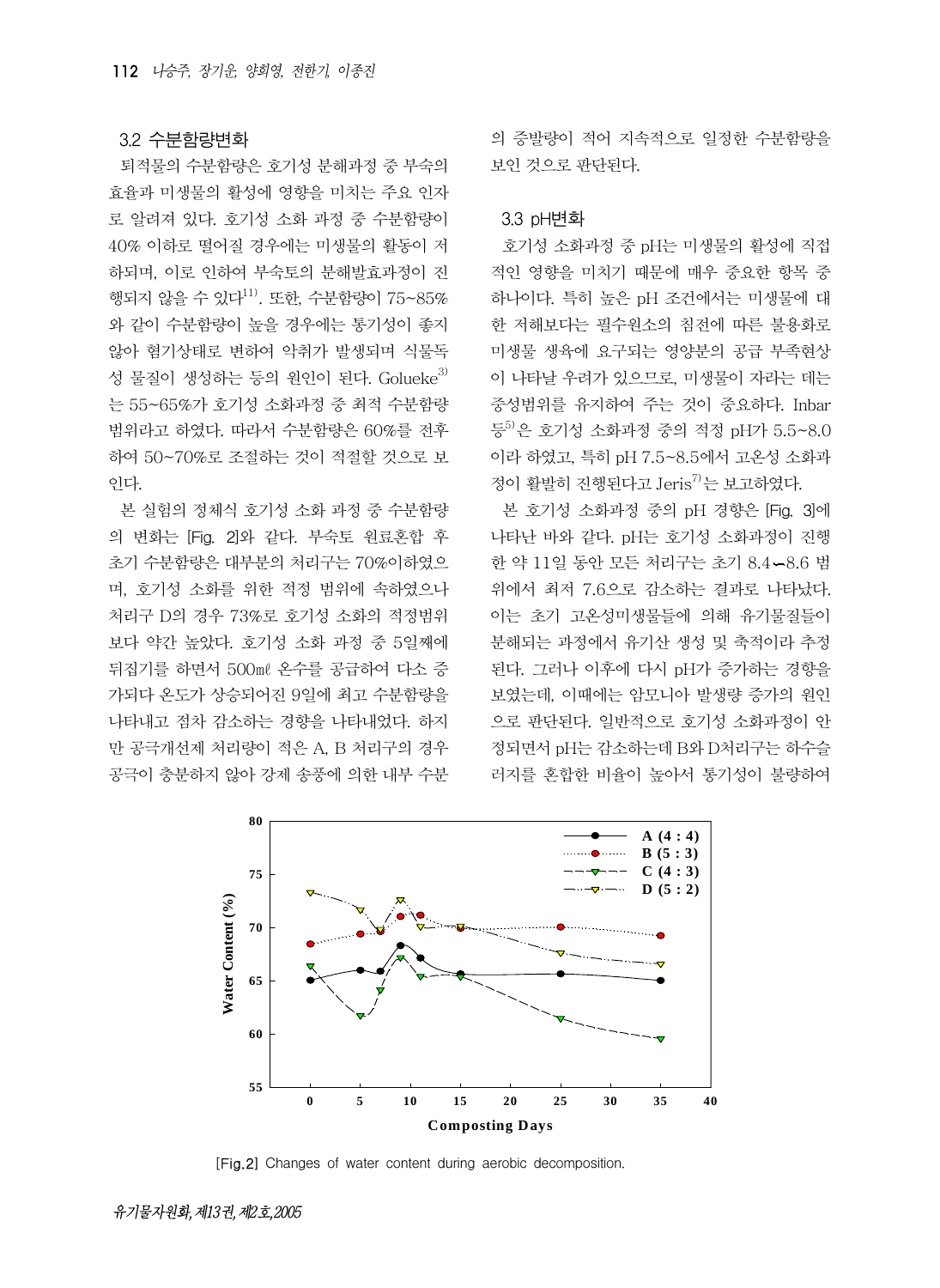pH가 증가하는 경향을 나타낸 것으로 판단된다.

#### 3.4 EC변화

일반적으로 호기성 소화과정이 진행됨에 따라 EC는 증가하는 경향을 보인다. 이는 호기성 소화 를 거쳐 유기물질의 분해되어 EC의 증가에 기여하 기 때문이다8). 호기성 소화과정에서 EC에 영향을 미치는 물질들로는 NH<sub>4</sub><sup>+</sup>, NO<sub>3</sub><sup>-</sup>, Mg<sup>2+</sup>, Ca<sup>2+</sup> 및

인산분획물 등이 있다<sup>5)</sup>. 본 실험 결과에서는 초기 에 12 14dS/m 범위의 EC가 증가하다 뒤집기를 실시한 5일차 18일차에 EC가 급격히 떨어져 다시 증가하는 것으로 확인이 가능하다. 특히 호기성 소 화과정이 활발히 일어난 5일부터 18일 사이에는 모든 처리구에서 최고 6dS/m까지 단기간에 급격 히 증가하는 것을 설명 할 수 있다.[Fig. 4]



[Fig. 3] Changes of pH during aerobic decomposition.



[Fig.4] Changes of EC during aerobic decomposition.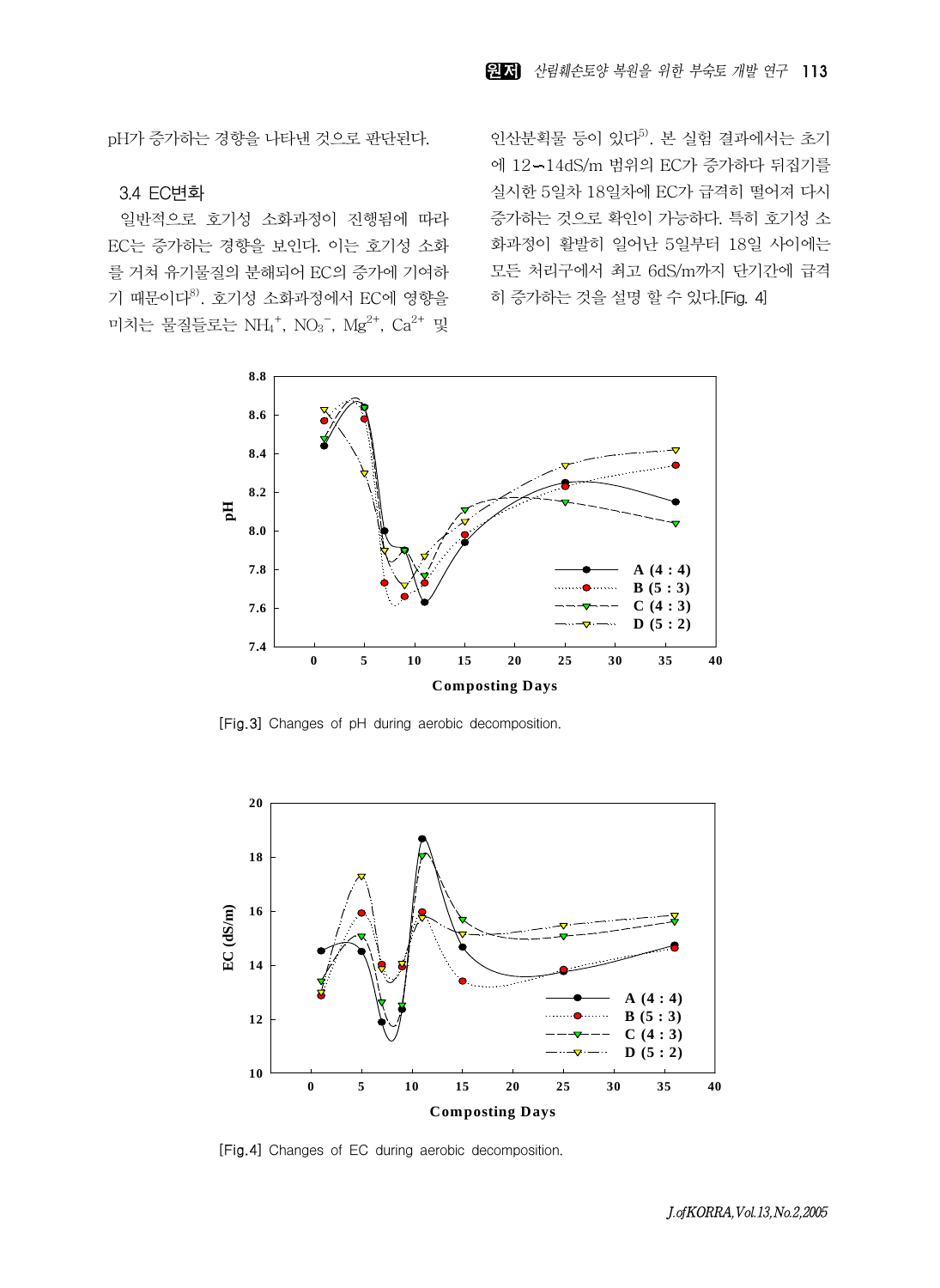#### 3.5 T-C, T-N 및 C/N율 변화

부숙토의 공정규격을 보면 안정화 기준으로 탄소 와 질소함량의 비율인 탄질율(C/N ratio)을 손꼽 고 있다. 호기성 소화과정 중 미생물은 유기물질의 분해에 필요한 에너지원으로서 탄소를 이용하며, 영양원으로서 질소를 이용한다. 일반적으로 퇴비 화에 있어 미생물의 분해과정 중 유기물질인 탄소 는 에너지원으로 사용되어 CO2로 휘산되며, 나머 지는 미생물의 세포막과 세포벽 및 원형질로 전환 되거나 잔여물로 남게 되어 탄소는 감소한다 $^{2)}$ . 그 러나 질소는 증가하는 경향을 나타내었는데, 이는 호기성 소화과정 중 유기물의 무기화와 휘발성 물 질의 감소 때문이다 $^{1)}$ . 본 실험에서도 T-C는 감소 하고 T-N은 증가하는 경향을 나타내었다[Fig. 5], [Fig. 6]. 많은 연구자들에 의한 호기성 소화 연구에서 탄질율의 최적범위는 25~30 정도라고



[Fig. 5] Changes of T-C during aerobic decomposition.



[Fig. 6] Changes of T-N during aerobic decomposition.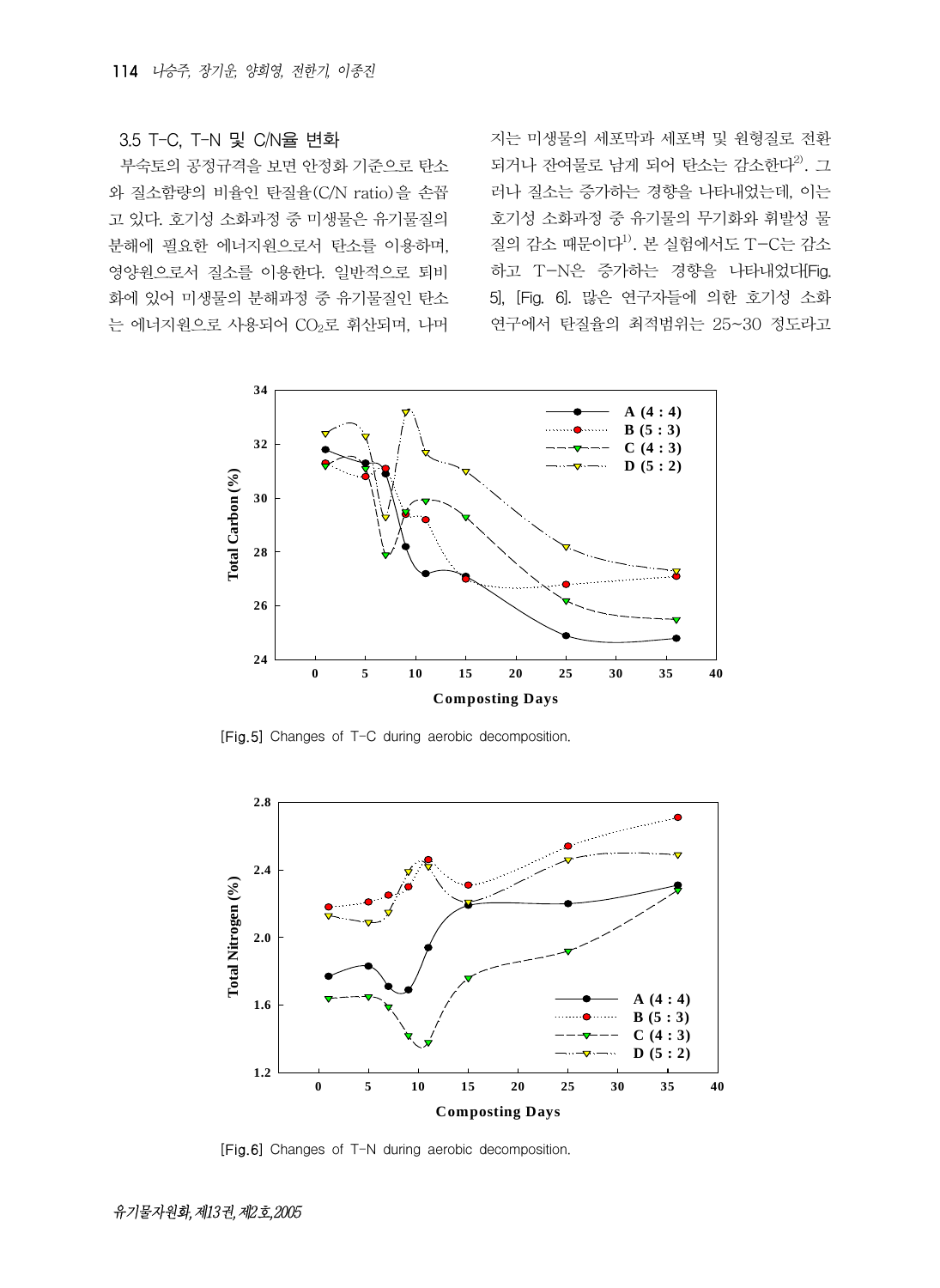보고하였으나 원료의 과량 수분으로 혼합 과정상 의 오차와 부자재의 사용량을 제한에 의해 실제 측 정되어진 초기 C/N율은 A와 C처리구는 18 이상 이었으며 하수슬러지를 과량 투입한 B와 D 처리구 는 약 14와 16을 나타내었다[Fig. 7].

## 3.6 NH4'-N 및 NO3<sup>-</sup>-N 변화

호기성 소화과정 중 암모니아태 질소 (NH4<sup>+</sup>-N) 와 질산태 질소(NO3 - N)는 부숙토의 부숙도 평 가를 위한 하나의 지표항목이다. 유기물의 분해과 정을 통해서 부숙토내 질소의 변화는 암모니아성 작용(ammonification)에 의해 유리되는 NH4 + -N 은 산소의 원활한 통기조건으로 질산화작용 (nitrification)에 의해 NO<sub>2</sub><sup>-</sup>-N 혹은 NO<sub>3</sub><sup>-</sup>-N으 로 산화되거나 암모니아 가스로 휘산된다. 그러므 로 퇴비화 과정 중 NH<sub>4</sub><sup>+</sup>-N은 점점 감소한다<sup>9)</sup>. 본 연구에서도 [Fig. 8]과 같이 암모니아태 질소 함 량은 점점 감소하나 Fig. 9와 같이 질산태 질소 함



[Fig. 7] Changes of C/N ratio during aerobic decomposition.



[Fig.8] Changes of NH<sub>4</sub><sup>+</sup>-N content during aerobic decomposition.

J.of KORRA, Vol. 13, No. 2, 2005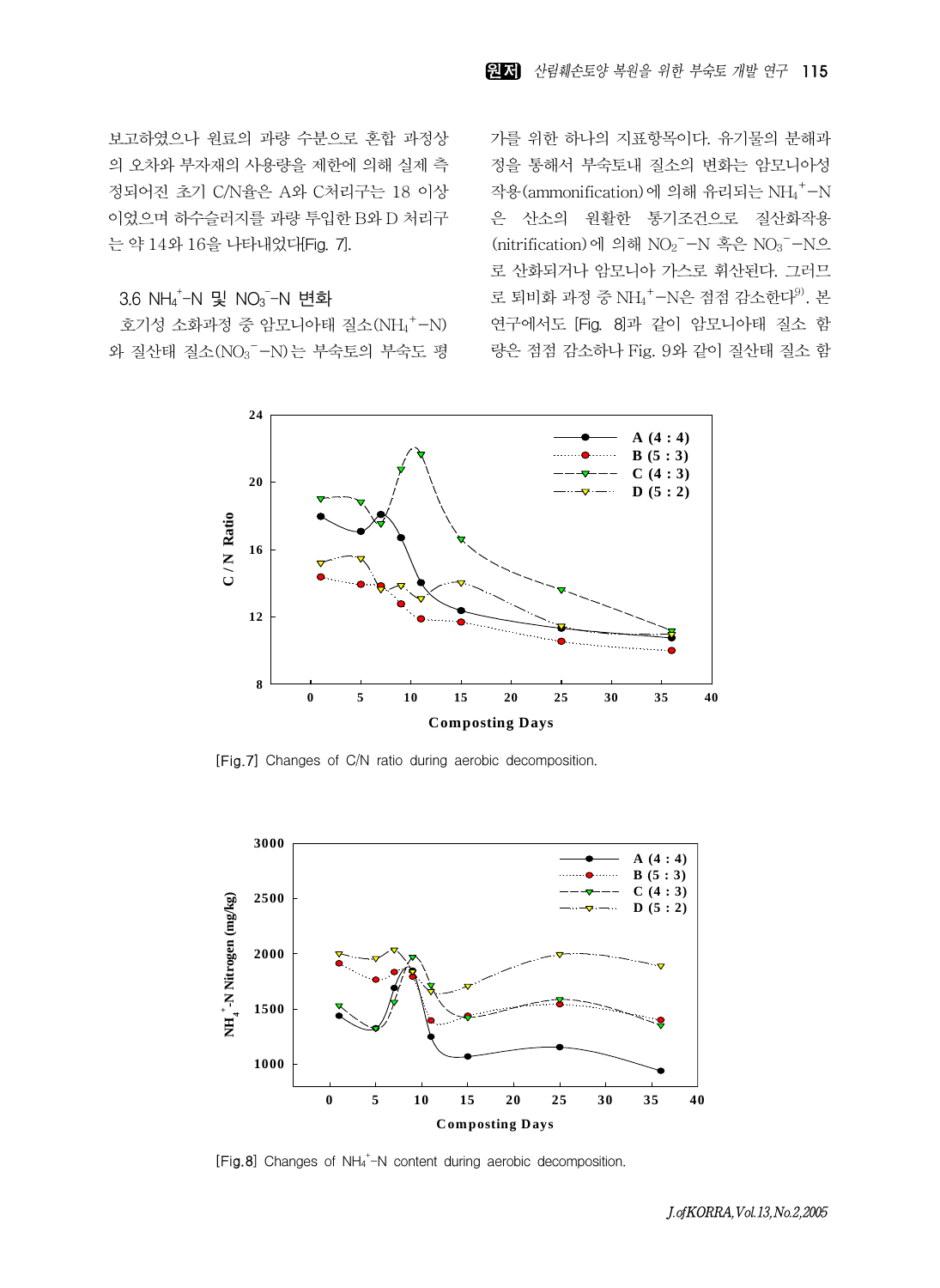량은 점점 증가하였다. 특히 A와 C처리구의 경우 질산태 질소의 발생량이 120㎎/㎏ 이상 증가하여 산소공급이 원활하였음을 확인하였다. 하지만 다 량의 하수슬러지를 혼합한 B와 D의 경우 질산태 질소의 발생이 적어 원활한 산소 공급이 어려웠음 을 판단할 수 있다.[Fig. 8], [Fig. 9]

3.7 CEC (Cation Exchange Capacity)

변화

CEC는 교질물의 표면에 흡착되거나 잔존할 수 있 는 무기 또는 유기입자들의 능력을 의미하는 것으 로 높은 CEC는 식물의 영양원인 양이온들을 흡착 할 수 있어 식물의 생육에 도움을 준다. 호기성 소 화과정에서 CEC는 유기물 분해를 통한 작용기들 의 증가로 인해 점차 증가하는 경향을 보인다<sup>4)</sup>. 본 실험에서도 초기에 45-60 cmol<sup>+</sup>/kg이었으나 실



[Fig.9] Changes of NO<sub>3</sub><sup>-</sup>-N content during aerobic decomposition.



[Fig. 10] Changes of CEC content during aerobic decomposition.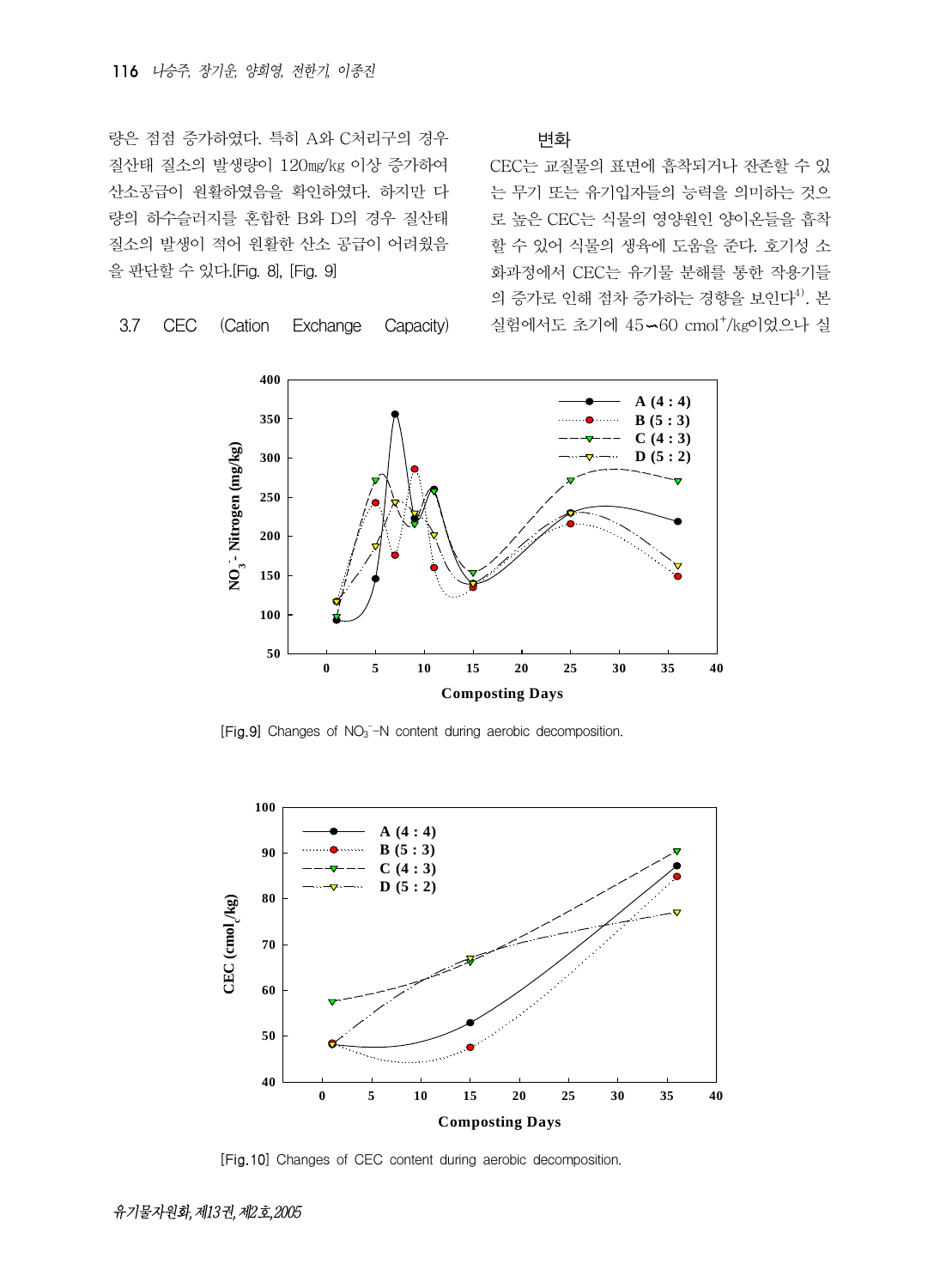험이 끝난 후에는 D처리구만 제외하고 80-90 cmol<sup>+</sup>/kg으로 30 cmol<sup>+</sup>/kg 이상 증가하였다.

이상 호기성 소화과정 중 부숙토의 이화학적 특 성 변화를 살펴보았다. 자세한 내용은 [Table 4] 에 나타내었다.

## 3.8 중금속 및 유해성분 변화

하수슬러지를 활용하는데 가장 문제점은 원료내 에 함유되어진 중금속 및 유해성분의 함량이다. 이 를 저감하기 위하여 본 연구에서는 제지슬러지를 부자재로 활용하였고 부숙토 제조 과정 중 중금속 및 유해성분의 변화를 [Table 5]에 나타내었다.

주원료 혼합 후 1일차에 모든 처리구는 중금속 및 유해성분이 공정규격 가 등급에 적합하였으며 부숙토 제조과정 중에 큰 변화는 없었으나 초기와 최종사이 약간의 감소를 나타내었으나 변화 폭은 크지 않았다. 이 중 Cu의 함량이 기준에 2/3인 300mg/kg 내외의 수준으로 조사되어 사용에 있어 가장 고려되어야 할 것으로 판단된다.

#### 3.9 원형여지크로마토그래피

호기성 소화과정 중 Inoko $^{6)}$  등이 고안한 원형여

|  |  |  |  |  |  |  |  | <b>[Table4]</b> Changes of Heavy Metals and NaCl During Aerobic Decomposition |
|--|--|--|--|--|--|--|--|-------------------------------------------------------------------------------|
|--|--|--|--|--|--|--|--|-------------------------------------------------------------------------------|

|                     |   | Cu           | Pb           | Cr           | Cd         | Hg                     | As          | Zn  | Ni   | <b>NaCl</b> |
|---------------------|---|--------------|--------------|--------------|------------|------------------------|-------------|-----|------|-------------|
|                     |   |              |              |              |            | (mg/kg)                |             |     |      | $(\% )$     |
|                     | A | 320          | 19.5         | 15.4         | 1.07       | $N \cdot D$            | $N \cdot D$ | 221 | 24.6 | 0.17        |
|                     | B | 334          | 19.5         | 16.6         | 1.15       | N D                    | $N$ D       | 222 | 26.3 | 0.16        |
| 1Day                | C | 295          | 21.2         | 14.8         | 1.15       | N D                    | $N \cdot D$ | 203 | 24.2 | 0.17        |
|                     | D | 363          | 20.0         | 24.7         | 1.07       | $N \cdot D$            | $N \cdot D$ | 229 | 31.4 | 0.17        |
|                     | A | 264          | 15.0         | 20.5         | 0.75       | $N \cdot D$            | $N$ D       | 182 | 23.9 | 0.16        |
| 15Day               | B | 359          | 17.2         | 15.3         | 1.23       | N D                    | $N \cdot D$ | 237 | 28.6 | 0.18        |
|                     | C | 278          | 15.5         | 14.4         | 1.15       | $N$ D                  | $N$ D       | 191 | 23.0 | 0.17        |
|                     | D | 299          | 13.5         | 15.7         | 0.61       | $N \cdot D$            | $N \cdot D$ | 204 | 25.4 | 0.17        |
|                     | A | 256          | 36.4         | 20.6         | 0.92       | $N \cdot D$            | $N \cdot D$ | 180 | 26.2 | 0.17        |
|                     | B | 334          | 16.6         | 21.2         | 0.92       | N D                    | $N$ D       | 218 | 29.8 | 0.17        |
| 36Day               | C | 285          | 16.1         | 16.5         | 1.07       | $N$ D                  | $N \cdot D$ | 195 | 23.6 | 0.17        |
|                     | D | 322          | 16.9         | 17.2         | 1.00       | $N \cdot D$            | $N \cdot D$ | 223 | 28.1 | 0.17        |
| A grade<br>Standard |   | 500<br>below | 150<br>below | 300<br>below | 5<br>below | $\mathcal{P}$<br>below | 50<br>below |     |      | 1<br>below  |

| [Table5] G.I. Value of Final Product |  |
|--------------------------------------|--|
|--------------------------------------|--|

| Treatment | Germination(%) |       | Root length (mm) |       | Germination index |       |  |
|-----------|----------------|-------|------------------|-------|-------------------|-------|--|
|           | Cabbage        | Grass | Cabbage          | Grass | Cabbage           | Grass |  |
| Α         | 90             | 83    | 83               | 68    | 44                | 44    |  |
| B         | 87             | 90    | 41               | 51    | 21                | 36    |  |
| С         | 97             | 87    | 112              | 98    | 64                | 66    |  |
| D         | 83             | 80    | 55               | 48    | 27                | 30    |  |
| Control   | 100            | 87    | 69               | 148   | 100               | 100   |  |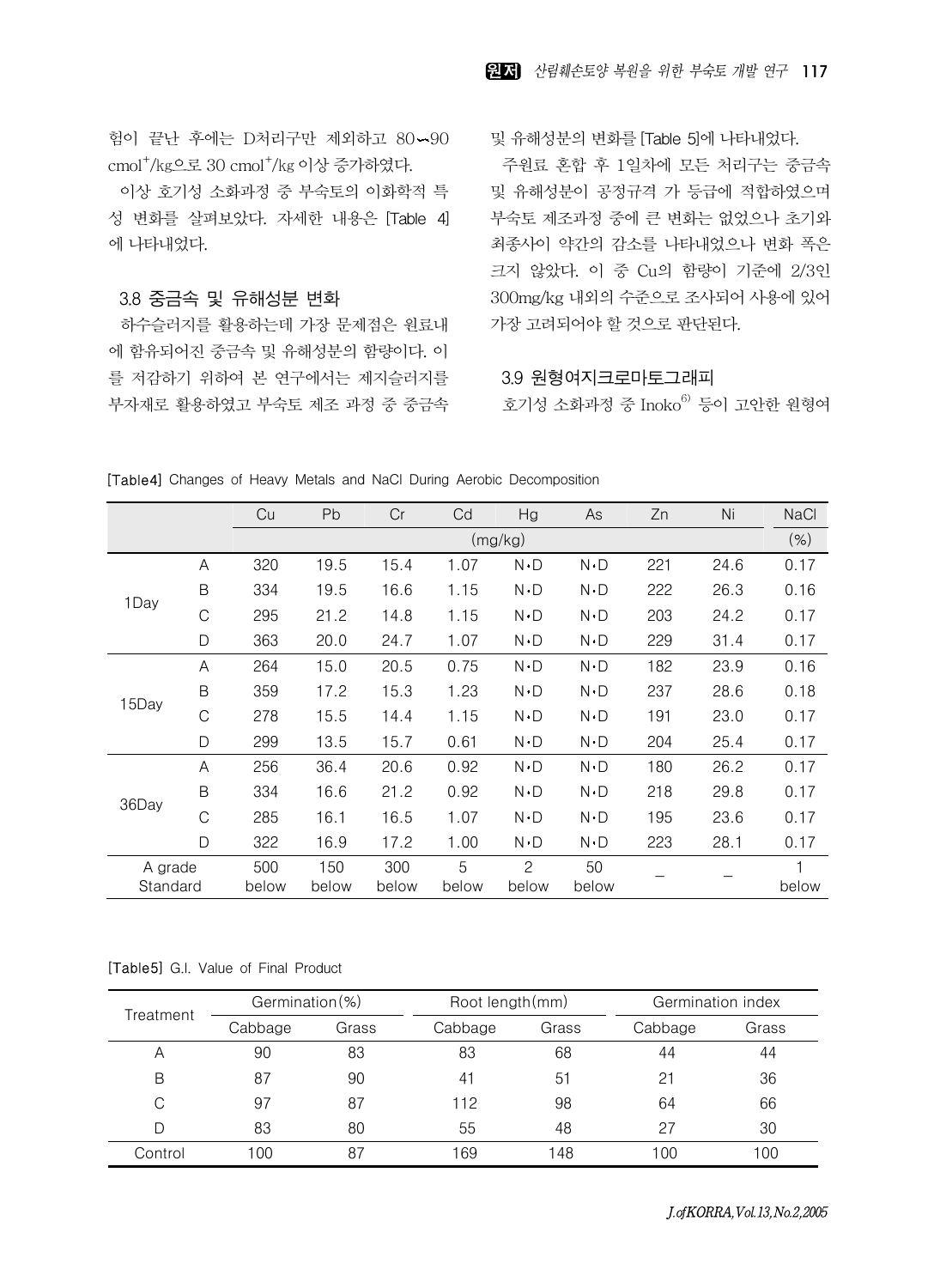지크로마토그래피법을 이용하였을 때, 미부숙 퇴 비는 백색-분홍색을 띄고, 외곽은 원형을 이루며, 원주는 갈색을 띤다. 반면 부숙퇴비의 중위부는 붉 은색-제비꽃색을 띄고, 외곽은 불규칙한 형태를 보이고, 원주는 뾰족한 형태의 테두리를 갖으면서 선이 명확하게 나타난다.

[Fig. 11]은 제조된 부숙토의 최종 일자인 36 일째 원형여지크로마토그래피를 나타낸 것으로 부 숙토의 부숙도를 판단할 수 있다. 모든 처리구가 부숙이 완료된 형태는 아니지만 A와 C 처리구의 경우 중앙 부위가 약간의 붉은 빛을 띠고 있고 외 각이 불규칙하였지만 원주가 톱니 형태를 형성하 지 않아 아직 부숙이 진행 중인 것으로 판단된다.

#### 3.10 제조된 부숙토의 식물독성실험

부숙토의 안정성을 최종단계에서 종합적으로 평 가할 수 있는 유용한 방법으로 부숙토 추출물에 식 물의 종자를 파종해 발아율과 뿌리의 생육상태와 길이를 통해 식물독성 여부를 판단하는 것으로 배 추와 잔디의 종자를 이용하여 수행하였다.

식물독성시험은 부숙토의 부숙도와 식물에 대한 안정성을 최종적으로 동시에 평가할 수 있는 적절 한 부숙도 평가법이다. 일반적으로 G.I값이 50이상 이면 유기물 원으로 사용이 가능하며, Zucconi $^{12)}$ 등은 G.I.값이 80 이상일 때에는 완전히 안정화된 것으로 인정하였다. 실험결과 처리구 중에서 C처리 구만이 배추와 잔디에서 각각 64, 66의 지수를 나 타내어 식물의 생육에 대해 안정화되었음을 확인 할 수 있었다.

## 4. 결론

본 연구는 산림훼손토양에 유기성소재의 살포를 통해 조기 복원기술 개발의 일환으로 현행 처리상 문제되는 하수슬러지를 이용하여 유기성소재 개발 을 목적으로 제지슬러지와의 혼합비율에 따른 온 도, 수분, 이화학적 특성 변화를 조사하고 완성된 부숙토의 안정성조사를 위하여 원형여지크로마토 그래피와 식물독성실험을 실시하였다. 본 연구결 과를 요약하면 다음과 같다.

- (1) 부피비율로 하수슬러지 40%, 제지슬러지 40%, 기타(톱밥, 수피, 연소제) 20%인 A처 리구와 하수슬러지 40%, 제지슬러지 30%, 기타(톱밥, 수피, 연소제) 30%로 혼합된 C처 리구가 공정규격(환경부고시 제2000-78호, 2000. 7)에 적합하게 3일 이상 부숙토의 내 부온도를 50℃이상 유지되었고 30일 전후하 여 실내 온도에 비슷하게 내부온도가 감소하 여 안정화 되는 경향을 나타내었다.
- (2) 부숙토 제조과정 중 pH 변화는 초기에는 전 처리구에서 큰 감소를 하였으나 10일 전후를 기준으로 다시 상승하는 경향을 보였으며 25 일을 기점으로 A와 C처리구는 감소하는 경향 을 나타내었으나 B와 D처리구는 지속적으로 증가하는 경향을 나타내었다.
- (3) 부숙토 제조과정 중 총탄소 함량은 감소하였 으며 부피의 감소에 따른 용적밀도를 기준으 로 계산되어진 총질소는 증가하는 결과를 보 였다. 처리구들로는 A와 C처리구의 C/N율이 각각 7, 8정도 감소하였다. 암모니아태 질소는



[Fig. 11] Evaluation of the compost decomposition using the round paper chromatography method (36Day).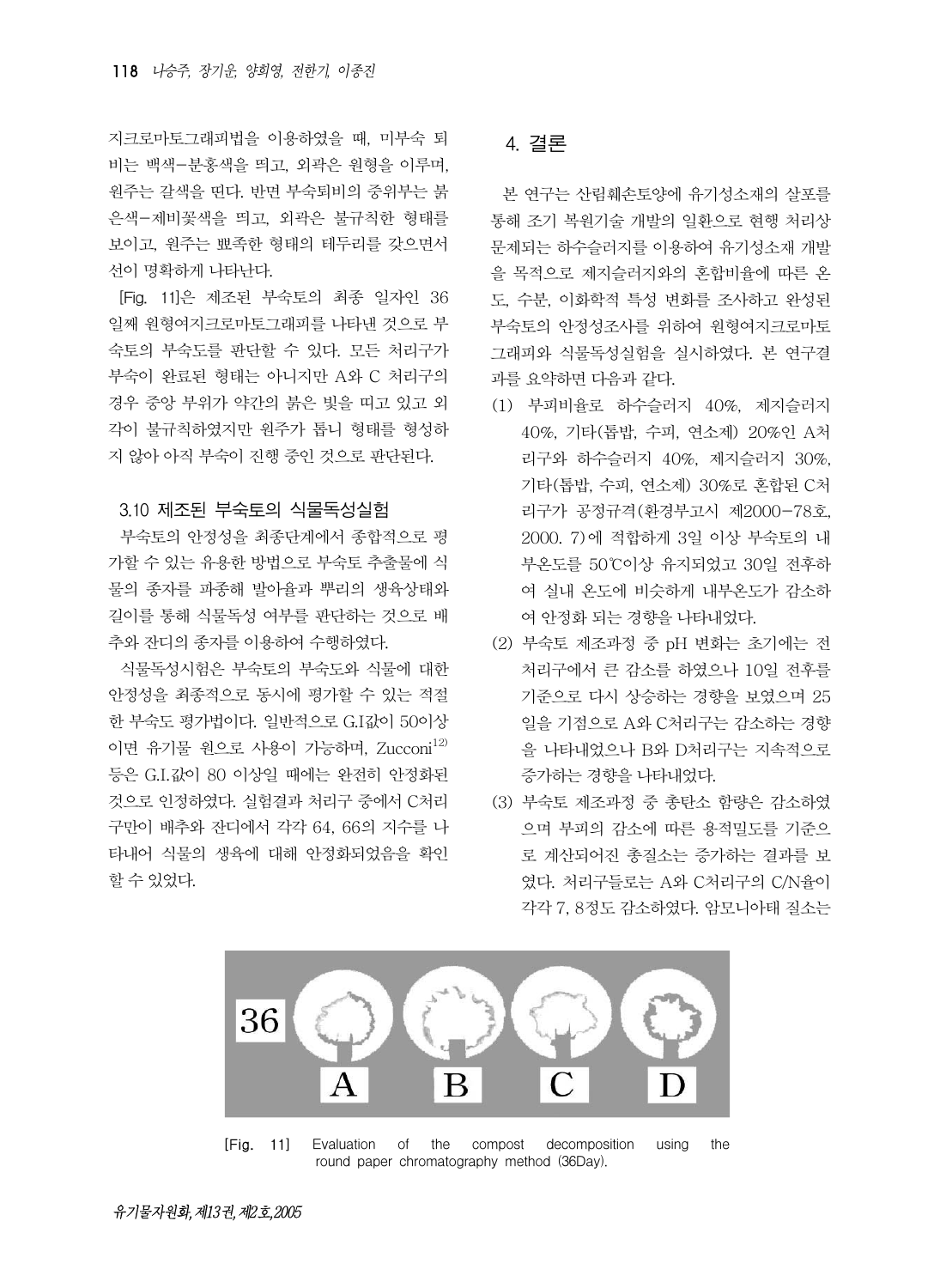감소하고 질산태 질소는 C처리구에서 초기 98mg/kg에서 최종 271mg/kg으로 증가하는 것으로 나타났다. 유기물이 부숙되며 나타나 는 변화로 양이온치환용량(CEC)이 모든 처리 구에서 증가하는 경향을 나타내었다.

- (4) 부숙토 제조과정 중 중금속의 함량은 초기와 최종 모든 처리구에서 공정규격 가 등급에 적 합하였으나 구리의 성분이 300mg/kg 내외로 조사되어 사용상에 가장 고려되어야 할 성분 으로 판된된다.
- (5) 부숙토의 부숙도 판정에서 C처리구가 원형여 지크로마토그래피에서도 완숙은 아니지만 부 숙이 진행된 것을 확인할 수 있었다. 식물독성 실험에서도 배추와 잔디에서 각각 64, 66의 G.I값을 나타내어 다른 처리구 중 가장 높은 수치를 나타내었다.

## 감사의 글

이 논문은 2004년도 환경부 차세대과제 연구비 에 의해 수행되었음.

## 참고문헌

- 1. De Bertoldi, M., G. Vallini, A. Pera, and F., Zucconi. Comparison of three windrow compost system, BioCycle, 23(2), pp 45~50 (1982).
- 2. Garcia, C., T. hernandez, and F. Costa, Comparison of humic acids derived from city refuse with more developed humic acids, Soil Sci. Plant Nutr, 38, pp 339~346 (1992).
- 3. Golueke, G. C., Composting. A study of the process and its principles, Rodale press, Emmaus, USA (1972).
- 4. Harada, Y., Inoko, A., Tadaki, M. & Izawa, T., Maturing process of city refuse compost during piling, Soil Sci. Plant Nutr., 27(3), pp 357<sup>-364</sup> (1981).
- 5. Inbar, Y., Habar, Y., and Chen, Y.,

Recycling of Cattle Manure : The Composting process and Characterization of Maturity, J. Environ. Qual, 22, pp 857~863 (1993).

- 6. Inoko, A., A rapid test for the check of maturity of city refuse compost using a paper chromatographic method, J. Sci. Soil Manure, 50, pp 127~132 (1979).
- 7. Jeris, J. S., Treatment of Organic Wastes by Biological Decomposition. Composting-Possibilities and Experience (1995).
- 8. Maniol, V. L., H. L. Syminis, Town refuse compost of Heraklio. BioCycle, 29(6), pp 44~47 (1988).
- 9. Nodar, R. M., J. Acea, T. Carballas, Microbial composition of poultry excreta, Biological Wastes, 33, pp 95~105 (1990).
- 10. T. Carballas, M. C. Villar, S. J. Gonzalez-Prieto, Evaluation of three organic wastes for reclaiming burnt soils : Improvement in the recovery of vegetation cover and soil fertility in pot experiments, Biol Fertil Soils, 26, pp 122~129 (1998).
- 11. The Composting Council,. Composting facility operating guide, The Composting Council, Alexandria, Virginia, pp 160~165 (1993).
- 12. Zucconi, F., Pera, A., Forte, M., De Bertoldi, M., Evaluating toxicity of immature compost, Biocycle, 22, pp 54~57 (1981).
- 13. 김두환, 양돈분뇨 자원화를 위한 석탄회 활용 에 관한 연구, 대산논총, 6집, pp 215~221 (1998).
- 14. 농촌진흥청, 토양화학분석법 (1998).
- 15. 동해안산불피해지 공동조사단, 동해안 산불 지역 정밀조사 보고서 (2000).